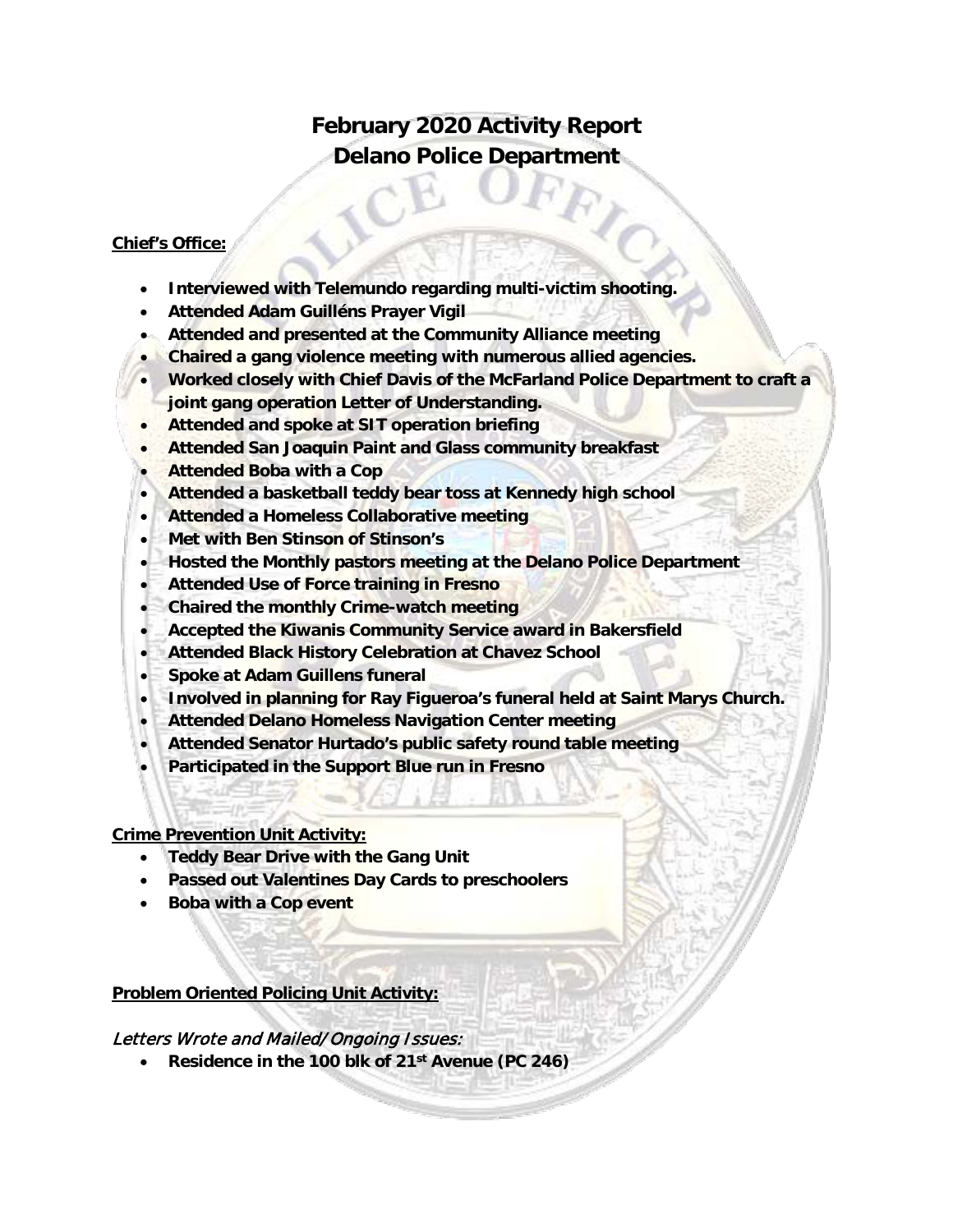## Contacted Property/Business Owners/Ongoing Issues:

- **Emmanuels Furnitures (Homeless Encampment)**
- **Bowling Alley (Trespassing)**
- **Home Depot (Homeless Encampment)**
- **Metro PCS (Homeless Encampment)**
- **Business Owner of 1427 S. Lexington Street (Excessive 911 Calls)**
- **Property Owner of the 1700 block of 17th Ave (Delano Municipal Codes)**
- **Park Place Apartments complex (Call for Service generated PC 186.22 tenants.**
- **Met w/ APS Social Worker regarding welfare checks**
- **Kmart Building (audible alarms and Homeless encampment)**

#### Special Operations/ Tasks:

- **1635 Randolph Street (Crime Watch Meeting**
- **SIT Details**
- **Recovery Station Meeting**

# **Part I Crime (12 Year Chart):**

|                   | 2009 | 2010 | 2011 | 2012         | 2013 | 2014 | 2015            | 2016 | 2017 | 2018 | 2019 | <b>2020 (YTD)</b> |
|-------------------|------|------|------|--------------|------|------|-----------------|------|------|------|------|-------------------|
| Homicides         | 2    | 0    | 2    | $\mathbf{0}$ | 7    | 11   | 6               |      | 6    | 10   | 8    |                   |
| Rapes             | 3    | 8    | 7    |              | 4    | 13   | 10 <sub>1</sub> | 12   | 10   | 12   | 9    | 2                 |
| <b>Robbery</b>    | 45   | 56   | 49   | 53           | 82   | 58   | 53              | 27   | 34   | 45   | 32   |                   |
| <b>Assault</b>    | 384  | 370  | 325  | 388          | 397  | 383  | 352             | 366  | 396  | 432  | 431  | 55                |
| <b>Burglary</b>   | 909  | 791  | 797  | 552          | 720  | 368  | 272             | 308  | 222  | 291  | 205  | 29                |
| <b>Larceny</b>    | 536  | 464  | 531  | 575          | 808  | 697  | 767             | 794  | 660  | 613  | 589  | 96                |
| <b>Auto Theft</b> | 491  | 443  | 363  | 346          | 447  | 435  | 364             | 471  | 450  | 386  | 314  | 49                |

## **Response Times (February 2020)**

| <b>Priority</b>                                            | <b>Create to</b><br><b>Dispatch</b> | <b>Dispatch to</b><br><b>Arrival</b> | <b>Total Time</b> |  |
|------------------------------------------------------------|-------------------------------------|--------------------------------------|-------------------|--|
| 1. Life/Death                                              | 2:22                                | 4:23                                 | 6:45              |  |
| 2. Property Crime in Progress                              | 5:45                                | 6:47                                 | 12:32             |  |
| 3. Cold Call/No immediate<br>threat to person or property. | 5:07                                | 8:28                                 | 13:36             |  |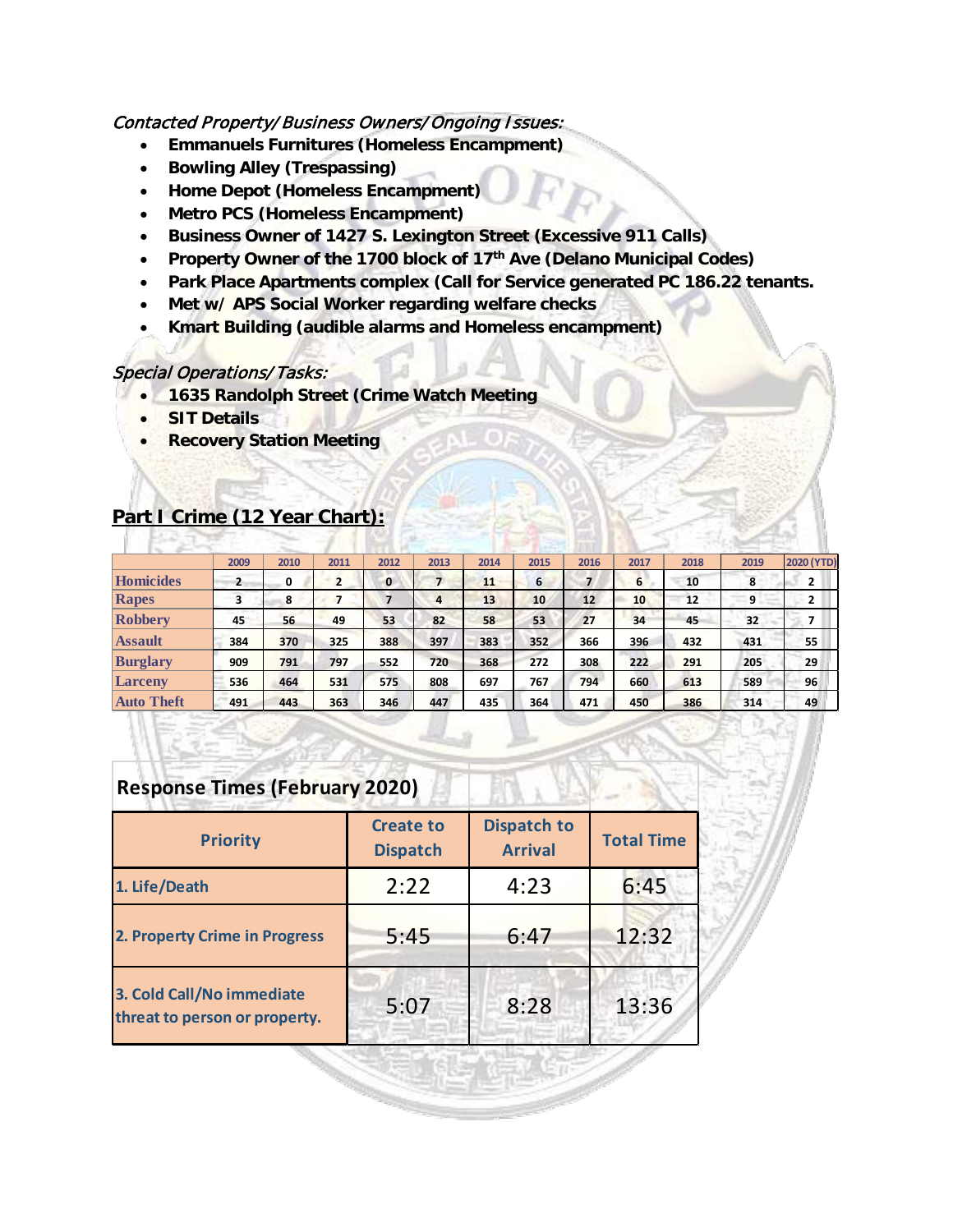### **Traffic Unit:**

**Refer to the following data regarding traffic related incidents for the month of February:** 

| <b>Accident</b><br>Summary by               | <b>Injury Traffic</b><br><b>Collisions</b> | Non-Injury<br><b>Traffic Collisions</b> | <b>Hazardous</b><br><b>Citations Issued</b> | <b>Other Citations</b><br><b>Issued</b> |
|---------------------------------------------|--------------------------------------------|-----------------------------------------|---------------------------------------------|-----------------------------------------|
| Severity Fatal<br><b>Traffic Collisions</b> |                                            |                                         |                                             |                                         |
|                                             | 14                                         | 24                                      | 35                                          | 210                                     |

Source: RIMS Reports Version 26.01 (March 7, 2020)

#### **Special Operations:**

### Neighborhood Crime Watch Meeting:

**The Delano Police Department Traffic Unit participated and spoke to the residence of the Olson Rotary Village on vehicular and pedestrian safety.**

#### Extra Enforcement Operation:

**The Delano Police Department Traffic Unit conducted extra enforcement operations on February 21st and 22nd. The extra enforcement operations focused on enforcing laws and educating drivers on the importance of stopping at red lights, staying off cells phones and slowing down. This enforcement was conducted between the hours of 1400 through 0000 hours. Two (2) sworn personnel participated and thirty-two (32) traffic enforcement stops were conducted. No drivers were evaluated or suspected of operating a vehicle while impaired and no arrests were made. Officers issued twentythree (23) citations, ranging from misdemeanor violations to traffic infractions. Funding for this extra enforcement operation was provided by a grant from the California Office of Traffic Safety, through the National Highway Traffic Administration.**

### DUI/Driver's License Checkpoint:

**The Delano Police Department Traffic Unit conducted a DUI/Driver's License Checkpoint on Friday, February 28, 2020. The checkpoint was located within the southbound lane of the 1000 block of Ellington Street and operated between the hours of 8:00 p.m. and 2:00 a.m. Weather conditions were clear and dry. One hundred forty-two (142) vehicles passed through the checkpoint, eighteen (18) of those vehicles were screened. No driver's were further evaluated or suspected of operating a vehicle while impaired. Officers of the Delano Police Department issued twelve (12) citations, ranging from misdemeanor violations to traffic infractions. The average time delay of motorists was less than one (1) minute. Funding for this DUI/Driver's License Checkpoint was provided by a grand from the California Alcoholic Beverage Control (ABC).**

#### **Collision:**

| <b>Common Locations:</b>                       | <b>Primary Collision Factors:</b>       |
|------------------------------------------------|-----------------------------------------|
| $(2)$ 11 <sup>th</sup> Avenue & Fremont Street | (9) 22107 CVC - Unsafe Turning Movement |
| $(2)$ 13 <sup>th</sup> Avenue & High Street    | $(4)$ 22350 CVC - Unsafe Speed          |
|                                                | $(4)$ 21703 CVC – Following to Closely  |

\*Primary collision factors are overall and not collision factors for common location